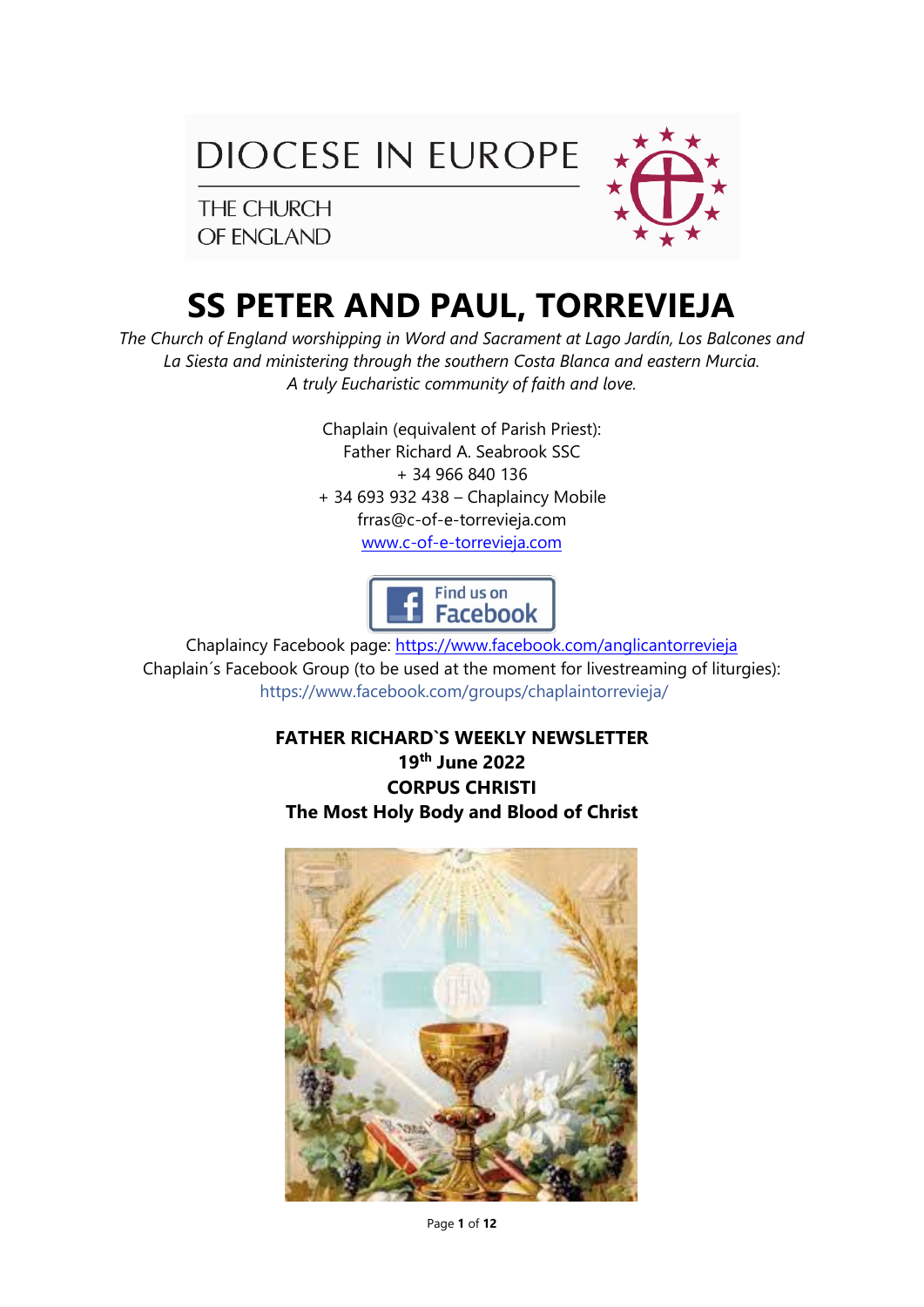# *WELCOME TO THE CHAPLAINCY OF SS PETER AND PAUL, TORREVIEJA. ALL ARE WELCOME TO SHARE IN THE LIFE OF THE CHURCH OF ENGLAND IN THIS CHAPLAINCY.*

#### **Home Communions**

Father Richard will take Holy Communion to people at home according to their circumstances. This is a privilege and enables for prayer in the home at difficult times and for the communicant to receive Holy Communion at home. Please never hesitate to contact me if you would like Holy Communion at home if you are unable to come to church because of sickness or being housebound. Obviously Covid circumstances are taken into consideration.

Here are some guidelines to assist you:

- 1. If you can, please arrange a surface with a white cloth upon which I can place the Blessed Sacrament. If this is difficult please do not worry too much but it is appreciated.
- 2. The Priest will not enter into general conversation until after the celebration which lasts about ten minutes. Then he would appreciate a cup of tea and chat with you but if your circumstances don´t allow, please do not worry.
- 3. Please consider giving a donation to the Church for the Priest´s ministry. He will have had to drive to you and it also enables you to give your weekly collection to support the priestly ministry in the parish / chaplaincy. This means there can be a Priest available for you and for others with a priestly presence in the parish / chaplaincy. It is a long-established custom – if you can – to make an offering to the Church in thankfulness for the ministry of the Church.
- 4. You don´t have to tidy up before the priest arrives! Just prepare spiritually for an encounter with Christ in the Eucharist by being prayerful before his arrival.

# **Father Richard writes:**

Dear friends

At the time of writing this we are preparing for our concert on Friday night at La Siesta with "Lyrical" – it looks to be an enjoyable evening. Peter and Sue are working towards this and I thank them. Thank you to all who made our Platinum Jubilee party such a celebratory occasion too – it was great! Lots of people, as usual, were involved.

As you have may have read if you are part of the online live-streaming worship group, we have decided to cut back on our live-streaming of services. I began in April 2020 at the height of the Pandemic and it gave many people such a prayerful and spiritual anchor during a terribly distressing and isolating time. There was a daily Mass with homily and daily Evening Prayer. When we retuned to church in the summer of 2020 we continued six days a day and people were very grateful as there was still much uncertainty and restrictions were in place. In April 2021 Sue, Peter, and Joan came on-board to assist with Evening Prayer and their ministry flourished during this time. We owe them a debt of gratitude for their ministry of leading Evening Prayer and I know how much they enjoyed it. Thank you to the three of them for their commitment and dedication. Father Robert also lead Evening Prayer once a week from Wales and I thank my brother priest for his dedication too. It built a wonderful community of prayer.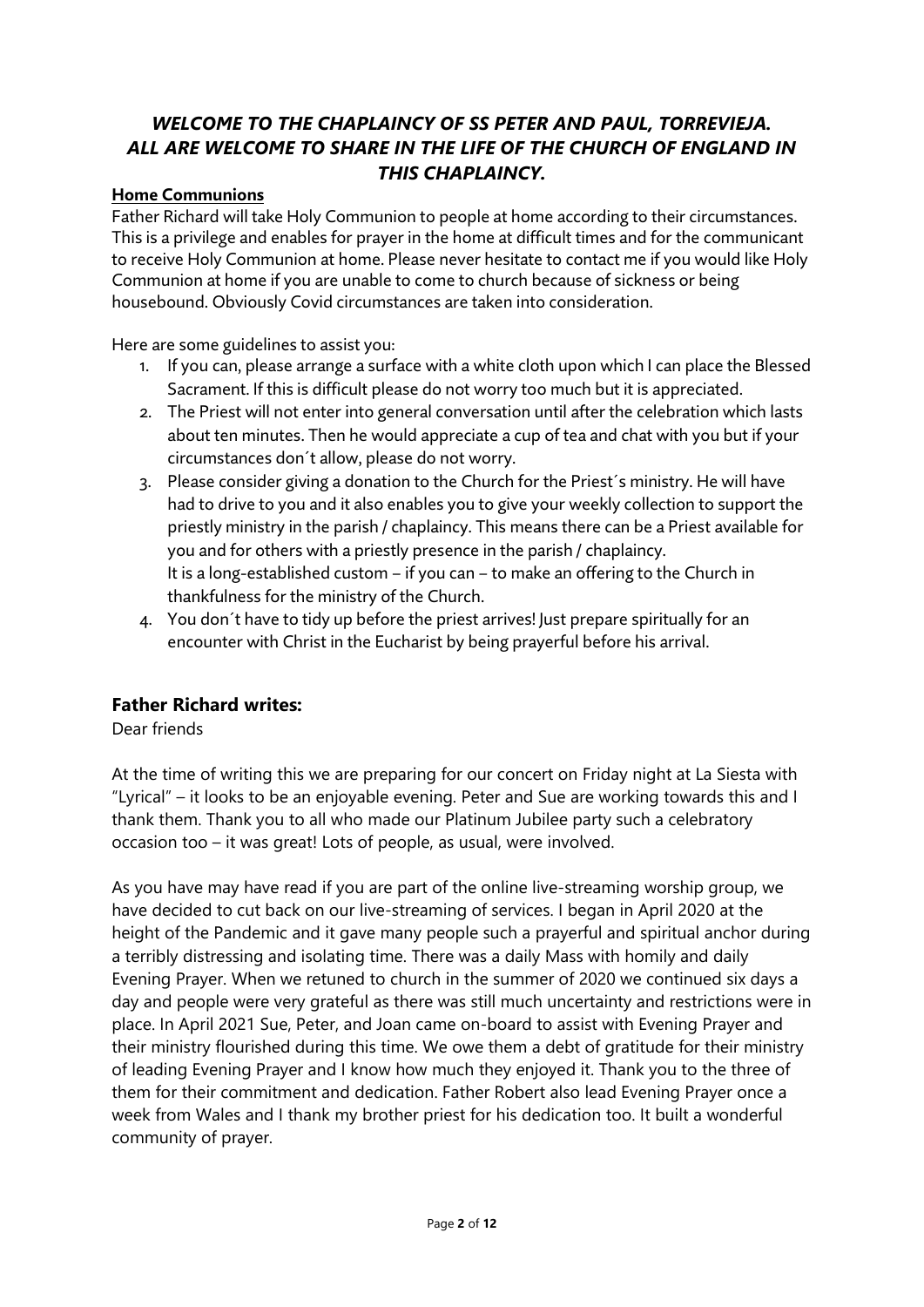As life has returned pretty much to normal, having spoken with Joan, Peter, Sue, and Father Robert, I think it is time (after two years and three months) to lessen the live-streaming. There will be still be some live-streaming and it will continue to be listed in the newsletter and advertised online. But there won´t be as much as before.

Now is the time to return to church if you haven´t so far. We have been singing hymns for several months now so the music has been back a while. When the time is right – that is my decision having discussed it with the Chaplaincy Council – the Chalice will be restored but firstly we need to a few things first of all to allow this to happen. Please bear with me. I want to re-state that the fullness of the Eucharist is received if you receive Holy Communion in one kind.

But, once again, thank you for your support and encouragement for the live-streaming and to Joan, Peter, Sue, and Father Robert for all their work.

Your priest and friend, Father Richard

**FINANCIAL GIVING TO THE CHAPLAINCY** There are various ways of giving financially to the Chaplaincy for the work of the Church: 1. You can give in the plate each week. 2. You can join our envelope scheme to give a regular amount on a weekly basis - and set aside money for those weeks when you cannot be here. **3. You are encouraged to set up a standing order to the Chaplaincy – this helps us budget more effectively.** If you are a UK tax payer you can gift aid your giving. If you are a Spanish tax payer you can have a tax offset by notifying your accountant when arranging your yearly tax along with the Spanish bank account number who will then arrange a claim and the money will be donated back to the Chaplaincy. One off donations would be gratefully received to assist us at this difficult time. Thank you for your help. For more information contact Father Richard, the Churchwardens, or your Congregational Warden. The Chaplaincy relies on generous and sacrificial giving in response to a generous God who sacrificed his Son for us all on the cross.

**Spanish Bank details.** Banco Sabadell. IBAN number ES65 0081 2061 7900 0106 0414

BSAB ESBB / Capellania Anglicana de Torrevieja

**UK Bank details.** Barclays Bank PLC Account name: Diocese in Europe Fund

Account number: 40317039 Sort code: 20-06-13. Address : Tufton Street,London Please state TORREVIEJA as the reference so the money is correctly applied. The IBAN number is: GB16 BUKB 2006 1340 31 70 39.

God bless you all for your support.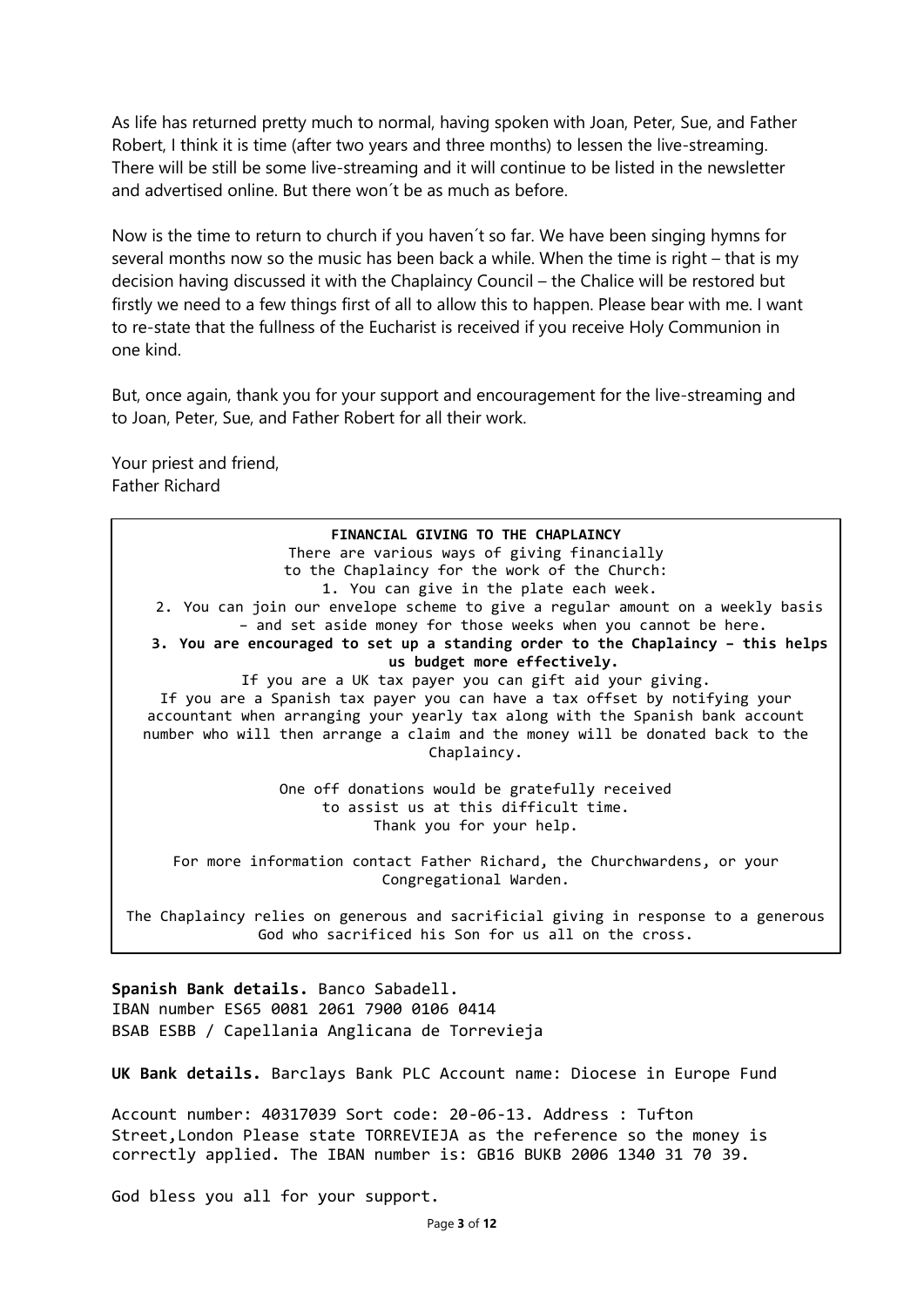#### Peter and Jennifer (Churchwardens)



#### Sue´s Homemade Lemon Curd and Jill´s Homemade Marmalade

Sue Brassington is now selling homemade lemon curd after each service. Please see her if you would like to buy / order some. Thank you, Sue! Jill Dorsett is receiving orders for homemade marmalade. Thank you, Jill!



**DATES AHEAD:**

**Wednesday 29th June Ss Peter and Paul, Apostles** *Our Patronal Festival* **1130 Holy Eucharist at La Siesta to celebrate this important day in the life of our Chaplaincy.**



**Followed by lunch at the Chinese restaurant. Please give your names to Jennifer Saville if you would like to go. Pay as you go on the day. All welcome.**

DIOCESE IN EUROPE

THE CHURCH OF ENGLAND



# **Church of England Chaplaincy of SS Peter and Paul, Torrevieja**

We are a Covid 19 secure Chaplaincy. If you have COVID-19 symptoms please stay at home.

You no longer have to wear a mask in church (though if you chose to that is perfectly acceptable to protect yourself and protect others). Hand sanitizer will still be available as you enter the church.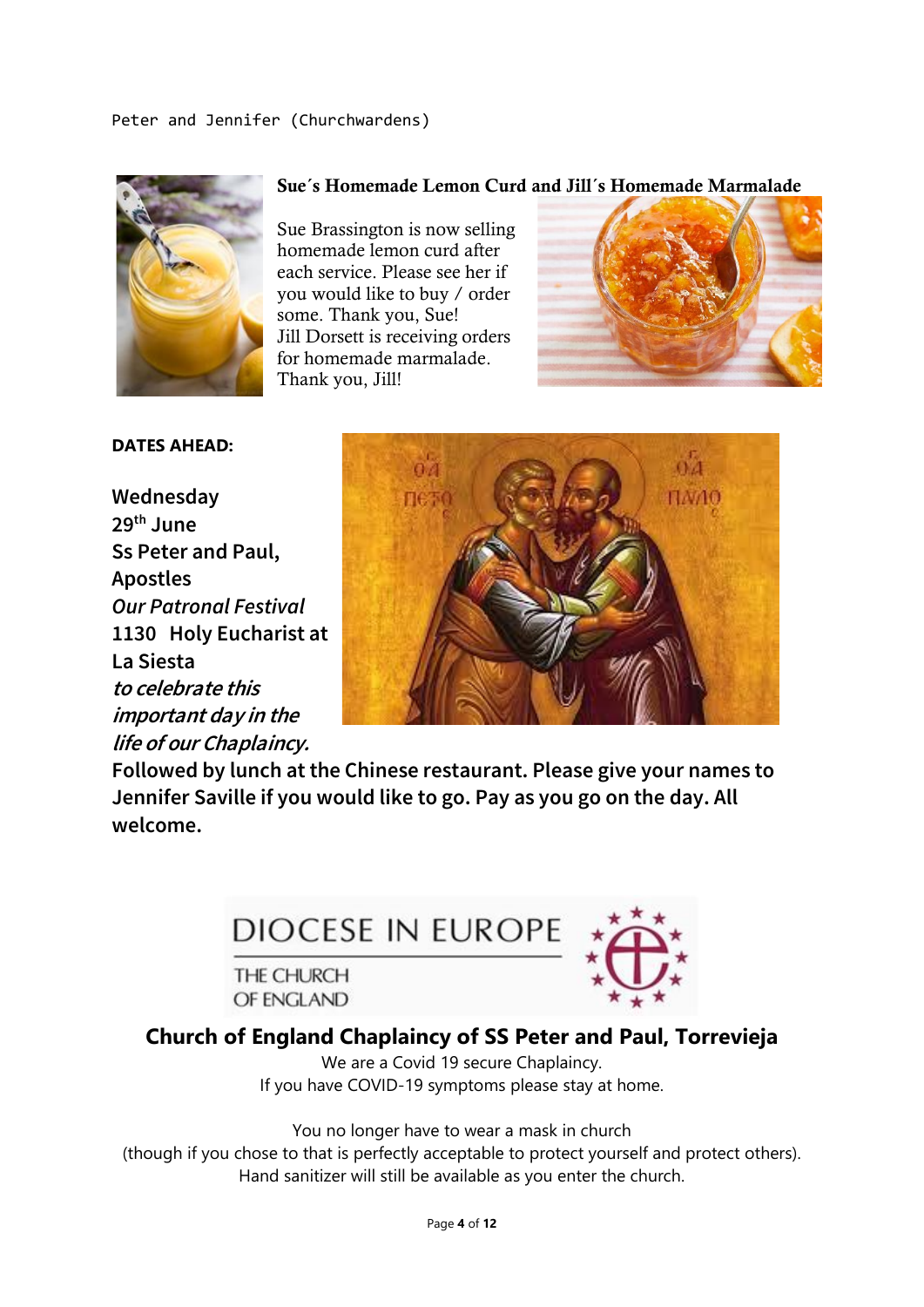*You are encouraged still to use this to protect yourself and others.* Holy Communion will still be administered in one kind for the time being. You will be able to line up for Holy Communion instead of coming up individually. Holy Communion is offered with the words "The Body of Christ" to which you say **Amen**  *before* consuming the Sacred Host.

Holy Communion (in one kind still for the time being) will continue to be offered in front of the altar as we have been doing since the Pandemic.

> Regarding the sharing of the Sign of Peace, we will remain with the status quo for the time being.

#### **POST-PANDEMIC INFORMATION**

- 1. Lago Jardín Church will remain closed until further notice. *In due course the Chaplaincy Council will decide the way forward. However, as the Church is being used to store so much stuff from Los Balcones we will need to wait.*
- 2. There is to be a building project to renovate the church but **Los Balcones church is now closed for the foreseeable future. It will re-open but it is impossible to say when. All services for the Chaplaincy will be held at La Siesta.**
- 3. La Siesta these services will be for the whole Chaplaincy so please make every effort to be there and support the liturgical life of the Chaplaincy.

| Sunday 19 <sup>th</sup> June     | 1130                              |
|----------------------------------|-----------------------------------|
| Saturday 25 <sup>th</sup> June   | 1800 - Please note change in time |
| Wednesday 29 <sup>th</sup> June  | 1130 - PATRONAL FESTIVAL          |
| Sunday 3rd July                  | 1130                              |
| Saturday 9 <sup>th</sup> July    | 1700                              |
| Sunday 17 <sup>th</sup> July     | 1130                              |
| Saturday 23rd July               | 1700                              |
| Saturday 30 <sup>th</sup> July   | 1700                              |
| Sunday 7 <sup>th</sup> August    | 1130                              |
| Saturday 13 <sup>th</sup> August | 1700                              |
| Sunday 21 <sup>st</sup> August   | 1130                              |
|                                  |                                   |

#### **Please note the change of time to 1800 on Saturday 25th June.**

The live-streamed liturgies continue in a limited form now:

- 1. Go to [https://www.facebook.com/groups/chaplaintorrevieja](https://www.facebook.com/groups/chaplaintorrevieja/) and ask to join the group.
- 2. You will be asked three questions. Please complete them and agree to the rules of the group.
- 3. When the livestream starts it will appear on your device in the Facebook stream. The stream will start a few minutes before the broadcast so you can get settled in. You can only see this when I start the livestream.

# **WORSHIP FOR THE WEEK AHEAD:**

| Saturday 18 <sup>th</sup> June | 1700 | Evening Prayer | Live-streamed             |
|--------------------------------|------|----------------|---------------------------|
| Sunday 19 <sup>th</sup> June   | 1130 | Holy Eucharist | La Siesta / Live-streamed |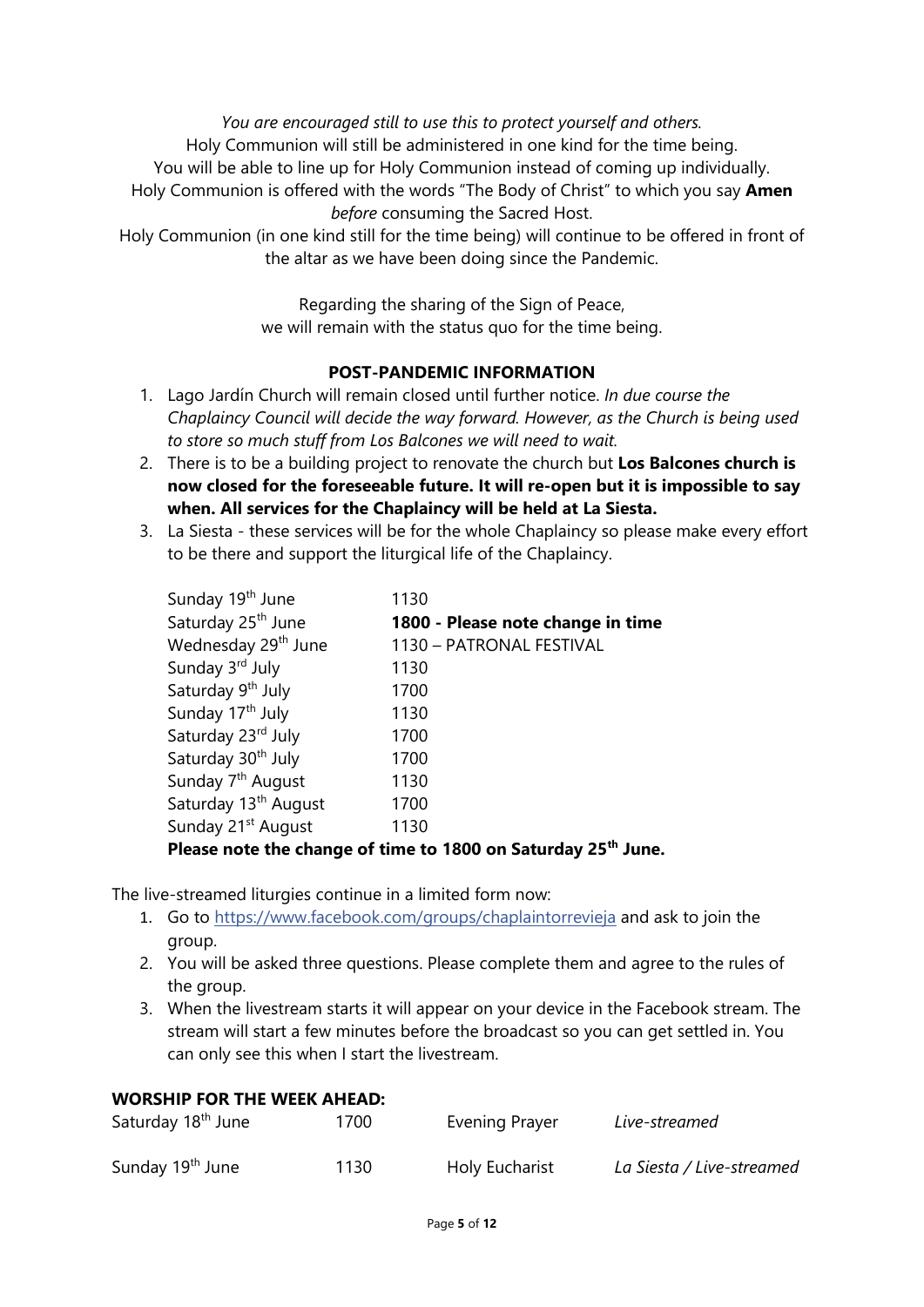| Monday 20 <sup>th</sup> June   | 1800 | Evening Prayer and Holy Rosary |                           |  |
|--------------------------------|------|--------------------------------|---------------------------|--|
|                                |      |                                | Live/streamed             |  |
| Saturday 25 <sup>th</sup> June | 1800 | Holy Eucharist                 | La Siesta / Live-streamed |  |
| Sunday 26 <sup>th</sup> June   | 1100 | Holy Eucharist                 | Live-streamed             |  |

#### **The Blessed Sacrament Lamp at Lago Jardín**

Because Lago Jardín is not going to be used for the foreseeable future (until social distancing rules change) the Blessed Sacrament has been removed from Lago Jardín to be kept safely at the Chaplaincy House.

If you would like a Mass intention, please contact Father Richard.

# **Father Richard´s Prayer List for June 2022:**

*Please pray for the sick and those in particular need at this time:* Anne John, Lesley Critchley, Charlie Smith, Allan Harris, David, Theo, Patricia Gilbert, Marie Creighton, Jennifer Moody, Faras, Justin Clarke, Peter John, Mo and Bryan Bailey,



Bernice, Luke Thompson, Gwen Simmons, Kathryn Moore, Isaac Jalal, Father Terence, John Mileham, Samantha Shaw, Alex, Gerry Hopkins, Father Helge, Solveig Petterson, Eileen Catlin.

#### **Please pray for the recently departed:**

*Those killed as a result of the conflict in Ukraine.*

+ Rest eternal grant unto them, O Lord, and let light perpetual shine upon them.

#### **Please advise Father Richard if there are any corrections to the above list.**

*If you wish a name to be added to the list of the sick you need to email Father Richard or write to him giving permission for yourself or ensure permission has been granted by someone else for their name to appear on this list. (GDPR regulations).* 

*Please pray for the Anglican Church in Perú, for Bishop Jorge Aguilar, and the Bishops, Priests, Deacons and Laity there.*

# **Sunday 19th June 2022**

#### **Entrance Antiphon**

He fed them with the finest wheat and satisfied them with honey from the rock.

\_\_\_\_\_\_\_\_\_\_\_\_\_\_\_\_\_\_\_\_

**Cf. Ps 80: 17**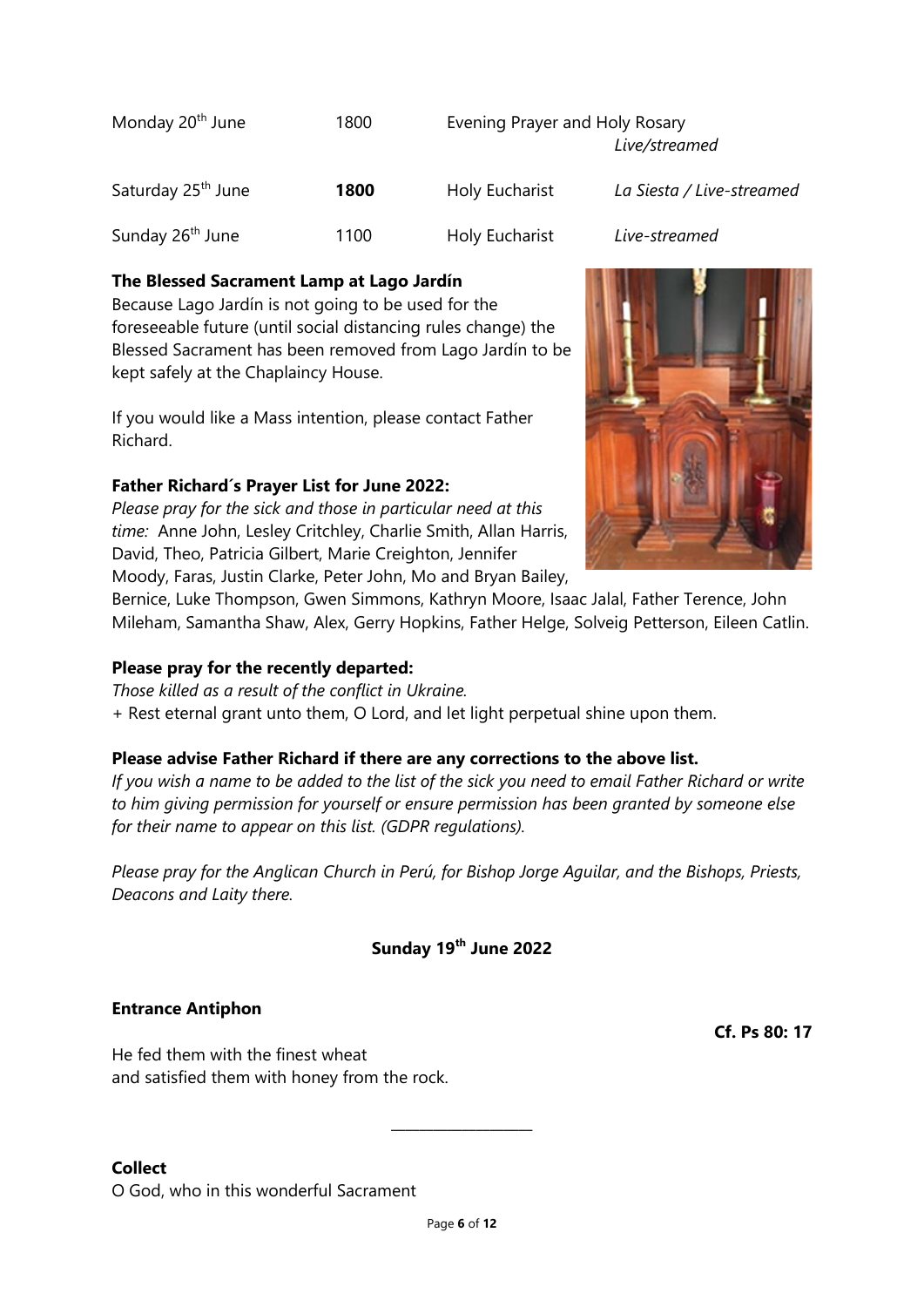$\overline{\phantom{a}}$  , where  $\overline{\phantom{a}}$ 

have left us a memorial of your Passion, grant us, we pray, so to revere the sacred mysteries of your Body and Blood that we may always experience in ourselves the fruits of your redemption. Who live and reign with God the Father in the unity of the Holy Spirit, God, for ever and ever.

# **First reading**

#### **Melchizedek brought bread and wine**

\_\_\_\_\_\_\_\_\_\_\_\_\_\_\_\_\_\_\_\_

Melchizedek king of Salem brought bread and wine; he was a priest of God Most High. He pronounced this blessing:

 $\overline{\phantom{a}}$  , where  $\overline{\phantom{a}}$ 

'Blessed be Abram by God Most High, creator of heaven and earth, and blessed be God Most High for handing over your enemies to you.'

And Abram gave him a tithe of everything.

# **Responsorial Psalm**

*You are a priest for ever, a priest like Melchizedek of old.*

The Lord's revelation to my Master: 'Sit on my right: your foes I will put beneath your feet.'

*You are a priest for ever, a priest like Melchizedek of old.*

The Lord will wield from Zion your sceptre of power: rule in the midst of all your foes.

*You are a priest for ever, a priest like Melchizedek of old.*

A prince from the day of your birth on the holy mountains; from the womb before the dawn I begot you.

*You are a priest for ever, a priest like Melchizedek of old.*

The Lord has sworn an oath he will not change.

'You are a priest for ever, a priest like Melchizedek of old.'

*You are a priest for ever, a priest like Melchizedek of old.*

#### **Psalm 109(110):1-4**

**Genesis 14:18-20**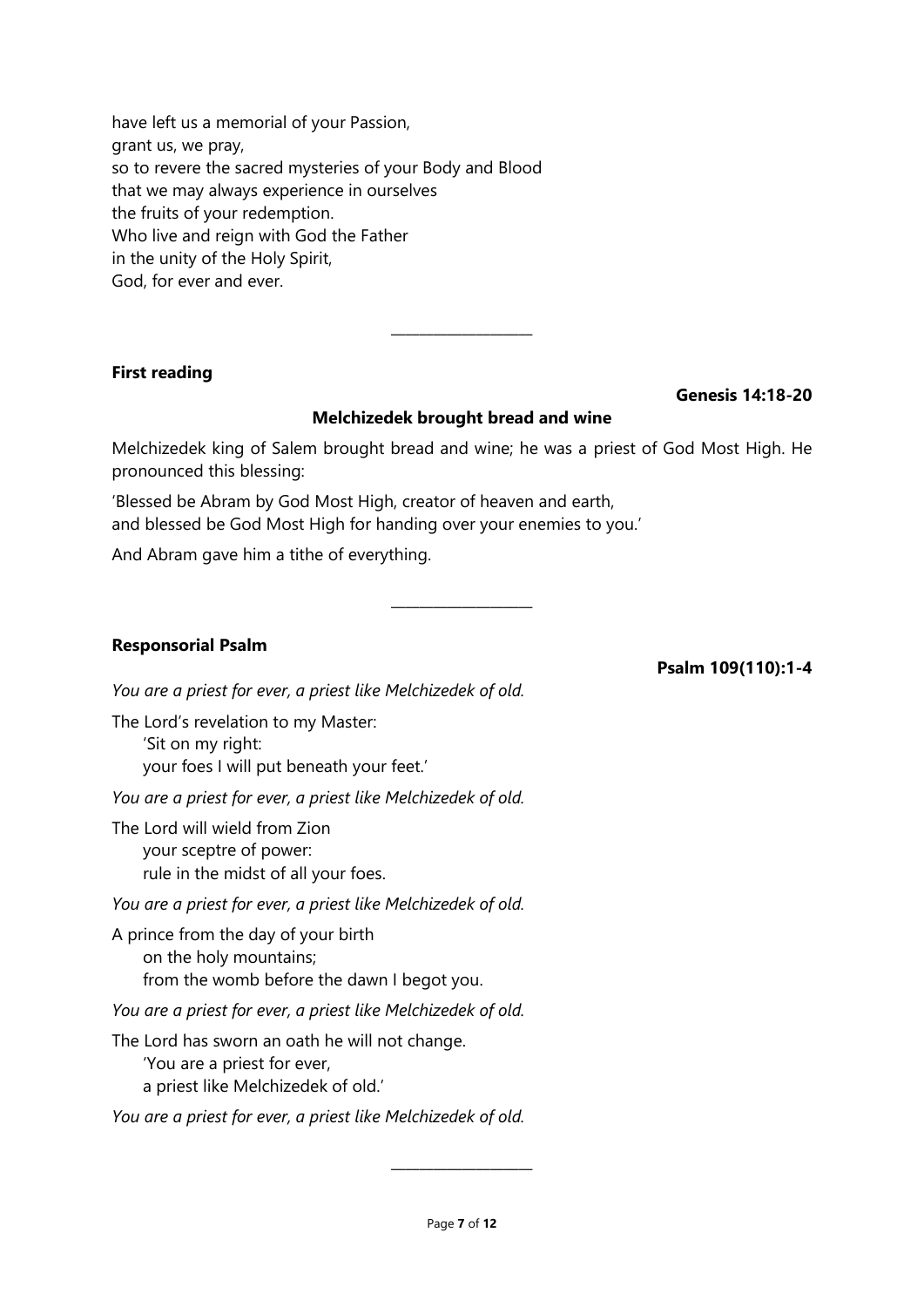#### **Second reading**

#### **1 Corinthians 11:23-26**

#### **Every time you eat this bread and drink this cup, you are proclaiming the death of the Lord**

This is what I received from the Lord, and in turn passed on to you: that on the same night that he was betrayed, the Lord Jesus took some bread, and thanked God for it and broke it, and he said, 'This is my body, which is for you; do this as a memorial of me.' In the same way he took the cup after supper, and said, 'This cup is the new covenant in my blood. Whenever you drink it, do this as a memorial of me.' Until the Lord comes, therefore, every time you eat this bread and drink this cup, you are proclaiming his death.

#### **Sequence**

#### **Lauda, Sion**

Sing forth, O Zion, sweetly sing The praises of thy Shepherd-King, In hymns and canticles divine; Dare all thou canst, thou hast no song Worthy his praises to prolong, So far surpassing powers like thine.

Today no theme of common praise Forms the sweet burden of thy lays – The living, life-dispensing food –

That food which at the sacred board Unto the brethren twelve our Lord His parting legacy bestowed.

Then be the anthem clear and strong, Thy fullest note, thy sweetest song,

The very music of the breast: For now shines forth the day sublime That brings remembrance of the time When Jesus first his table blessed.

Within our new King's banquet-hall They meet to keep the festival

That closed the ancient paschal rite: The old is by the new replaced; The substance hath the shadow chased; And rising day dispels the night.

Christ willed what he himself had done Should be renewed while time should run,

In memory of his parting hour: Thus, tutored in his school divine, We consecrate the bread and wine;

And lo – a Host of saving power.

This faith to Christian men is given – Bread is made flesh by words from heaven: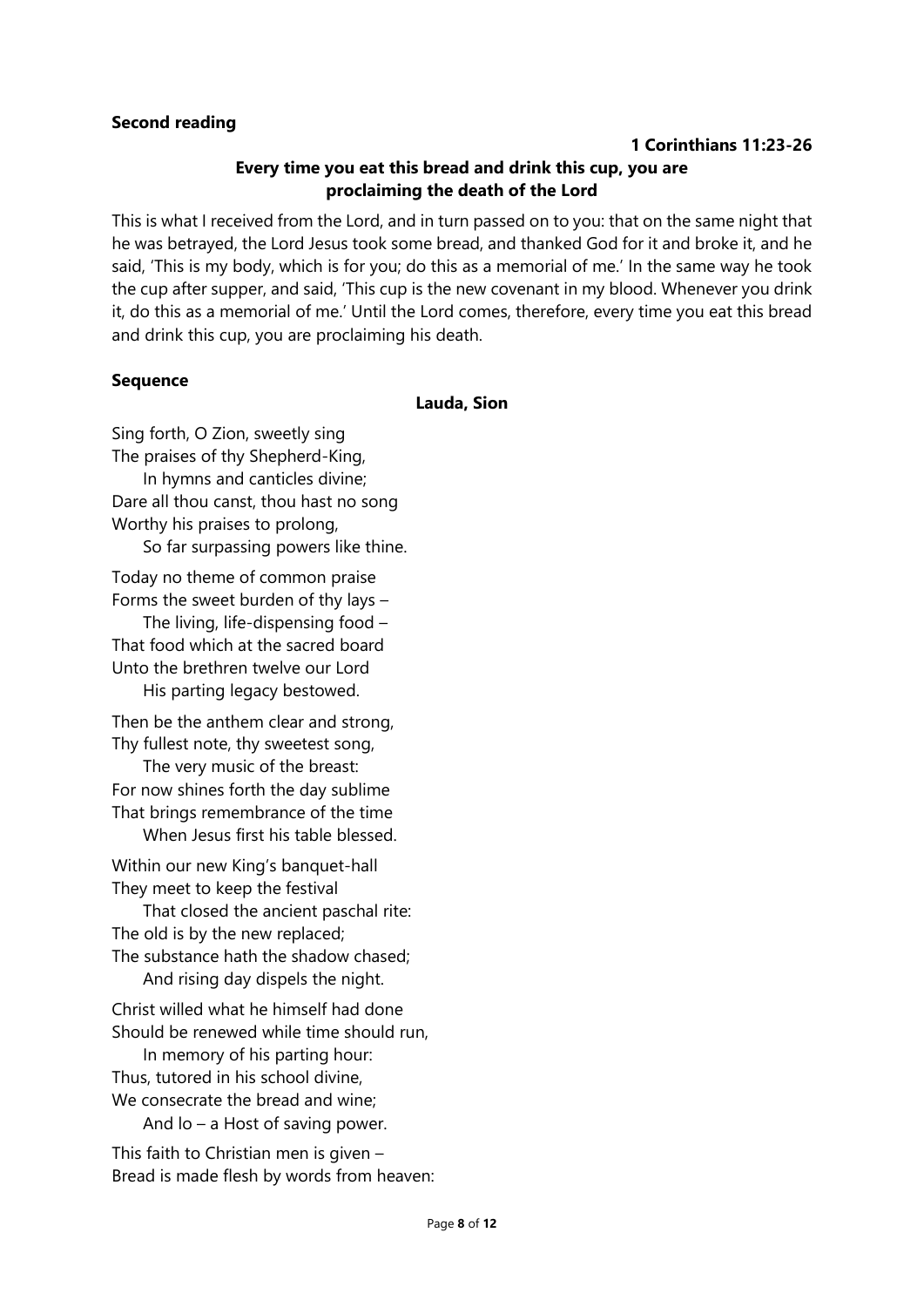Into his blood the wine is turned: What though it baffles nature's powers Of sense and sight? This faith of ours Proves more than nature e'er discerned.

Concealed beneath the two-fold sign, Meet symbols of the gifts divine,

There lie the mysteries adored: The living body is our food; Our drink the ever-precious blood; In each, one undivided Lord.

Not he that eateth it divides The sacred food, which whole abides Unbroken still, nor knows decay; Be one, or be a thousand fed, They eat alike that living bread Which, still received, ne'er wastes away.

The good, the guilty share therein, With sure increase of grace or sin,

The ghostly life, or ghostly death: Death to the guilty; to the good Immortal life. See how one food Man's joy or woe accomplisheth.

We break the Sacrament, but bold And firm thy faith shall keep its hold, Deem not the whole doth more enfold

Than in the fractured part resides Deem not that Christ doth broken lie, 'Tis but the sign that meets the eye, The hidden deep reality

In all its fullness still abides.

Behold the bread of angels, sent For pilgrims in their banishment, The bread for God's true children meant,

That may not unto dogs be given: Oft in the olden types foreshowed; In Isaac on the altar bowed, And in the ancient paschal food, And in the manna sent from heaven.

Come then, good shepherd, bread divine, Still show to us thy mercy sign; Oh, feed us still, still keep us thine; So may we see thy glories shine In fields of immortality;

O thou, the wisest, mightiest, best, Our present food, our future rest,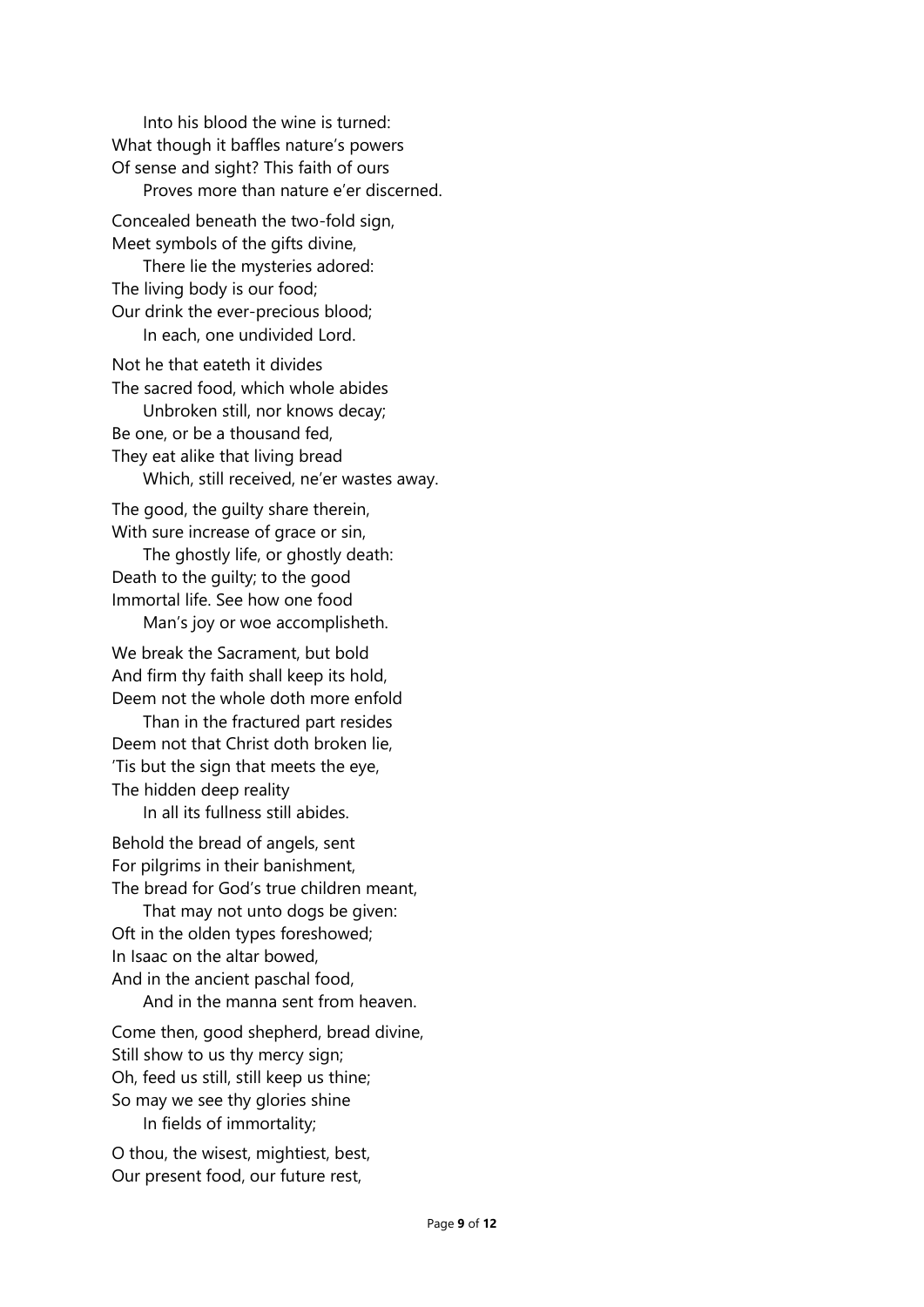Come, make us each thy chosen guest,

Co-heirs of thine, and comrades blest

With saints whose dwelling is with thee. Amen. Alleluia.

# **Gospel Acclamation**

Alleluia, alleluia! I am the living bread which has come down from heaven, says the Lord. Anyone who eats this bread will live for ever. Alleluia!

**Gospel**

#### **Luke 9:11-17**

# **The feeding of the five thousand**

 $\overline{\phantom{a}}$  , where  $\overline{\phantom{a}}$ 

 $\overline{\phantom{a}}$  , where  $\overline{\phantom{a}}$ 

Jesus made the crowds welcome and talked to them about the kingdom of God; and he cured those who were in need of healing.

It was late afternoon when the Twelve came to him and said, 'Send the people away, and they can go to the villages and farms round about to find lodging and food; for we are in a lonely place here.' He replied, 'Give them something to eat yourselves.' But they said, 'We have no more than five loaves and two fish, unless we are to go ourselves and buy food for all these people.' For there were about five thousand men. But he said to his disciples, 'Get them to sit down in parties of about fifty.' They did so and made them all sit down. Then he took the five loaves and the two fish, raised his eyes to heaven, and said the blessing over them; then he broke them and handed them to his disciples to distribute among the crowd. They all ate as much as they wanted, and when the scraps remaining were collected they filled twelve baskets.

#### **Homily**

Sitting together for a meal can generate a special feeling of togetherness. Each of us will have our own memories of table companionship or fellowship. Many of these will be happy experiences of celebration and laughter, of love received and shared. Some memories of table fellowship may be sad, times when we were more aware of one who was absent than of those who were present. Jesus shared table many times with his disciples. It is likely that, when sharing food with his disciples, he also shared with them his vision of God's kingdom . At table, the disciples imbibed something of Jesus' mind and heart and spirit. Of all the meals he shared with them, the meal that stayed in their memory more than any other was their last meal together, what came to be known as the last supper. Today's gospel gives us Mark's account, his word-picture, of that last supper.

**Jn6:51**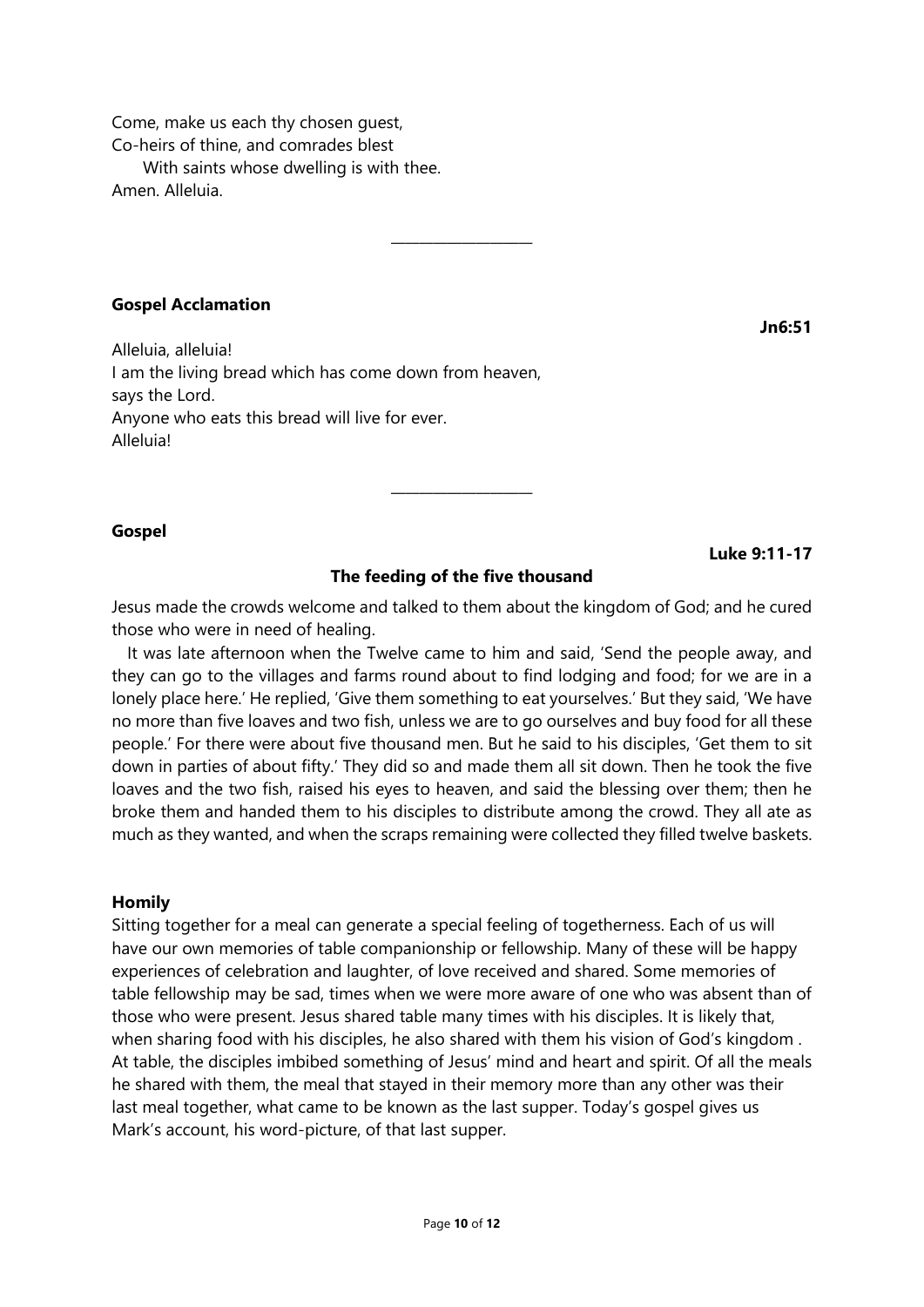This last meal Jesus shared with his disciples stood out in their memory, capturing the imagination of generations of disciples right up to ourselves. He did more than share his vision with the disciples; he gave them himself in a way he had never done before, and in a way that anticipated the death he would die for them and for all, on the following day. In giving himself in the form of the bread and wine of the meal, he was declaring himself to be their food and drink. In calling on them to take and eat, to take and drink, he was asking them to take their stand with him, to give themselves to him as he was giving himself to them.

It was because of that supper and of what went on there that we are here in this church today. Jesus intended his last supper to be a beginning rather than an end. It was the first Eucharist. Ever since that meal, the church has gathered regularly in his name, to do and say what he did and said at that last supper — taking bread and wine, blessing both, breaking the bread and giving both for disciples to eat and drink.

Jesus continues to give himself as food and drink to his followers. He also continues to put it up to his followers to take their stand with him, to take in all he stands for, living by his values, walking in his way, even if that means the cross. Whenever we come to Mass and receive the Eucharist, we are making a number of important statements. We are acknowledging Jesus as our bread of life, as the one who alone can satisfy our deepest hungers. We are also declaring that we will throw in our lot with him, as it were, that we will follow in his way and be faithful to him all our lives, in response to his faithfulness to us. In that sense, celebrating the Eucharist is not something we do lightly. Our familiarity with the Mass and the frequency with which we celebrate it can dull our senses to the full significance of what we are doing. Every time we gather for the Eucharist, we find ourselves once more in that upper room with the first disciples, and the last supper with all it signified is present again to us.